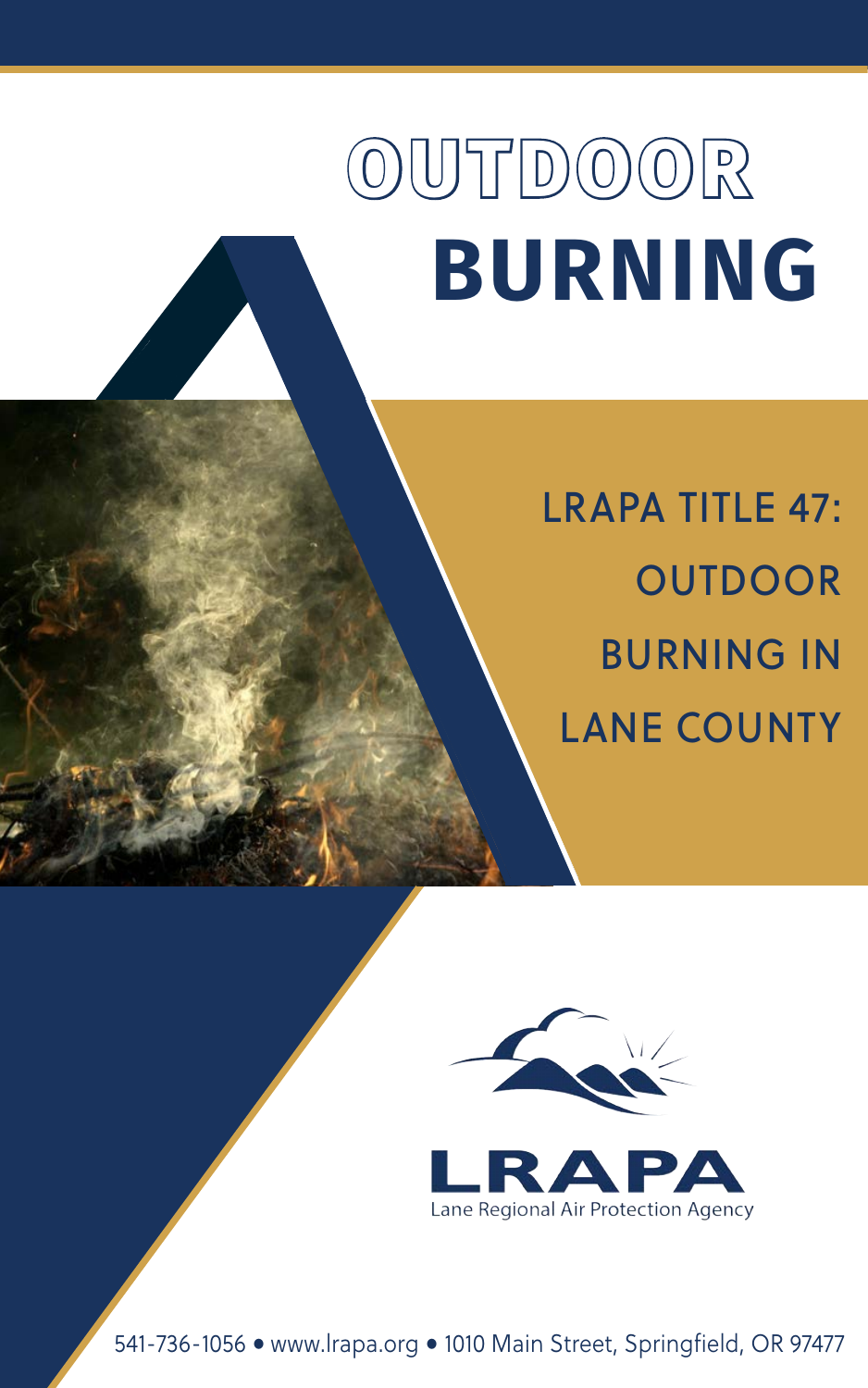# **CONTENTS**

| $\overline{\mathbf{3}}$<br>$4 - 5$<br>$6 - 7$<br>8<br>9 |
|---------------------------------------------------------|
|                                                         |
|                                                         |
|                                                         |
|                                                         |
|                                                         |
| 10                                                      |
| 11                                                      |
| $12 \overline{ }$                                       |
| 13                                                      |
| 14                                                      |
|                                                         |
| 15                                                      |
| 16                                                      |
| 17                                                      |
| 18                                                      |
| 19                                                      |
|                                                         |

1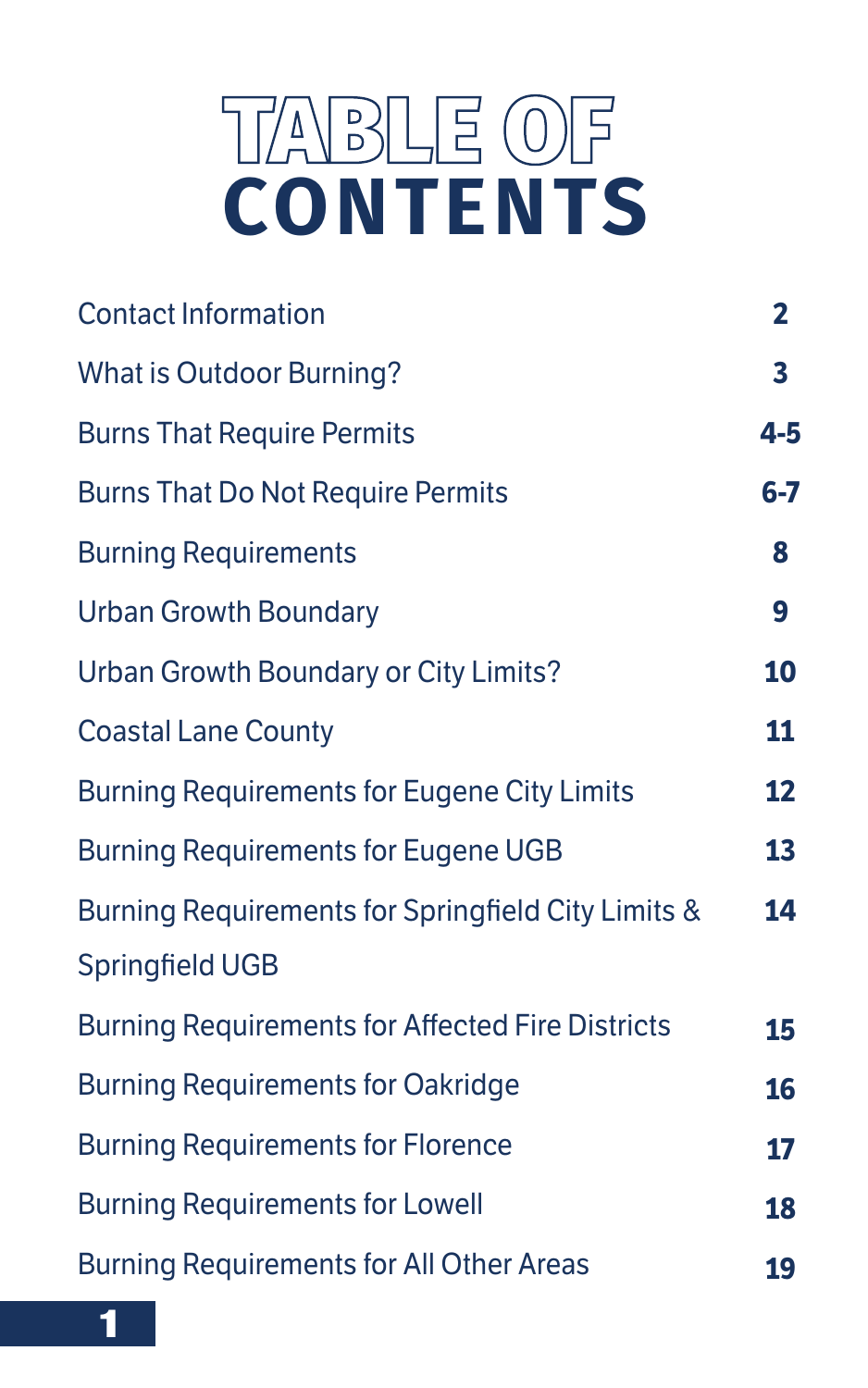### CONTACT **INFORMATION**

**LRAPA Office**: 541-736-1056 **Burning Advisory Line**: 541-726-3976 **Coastal Burning Advisory Line**: 541-997-1757 **Website**: www.lrapa.org

Whenever possible, choose other ways to dispose of yard, construction, demolition, and land-clearing debris. Chipping, composting, and hauling to local wood waste recyclers are alternatives. Check with your local garbage hauler about the availability of curbside yard debris pick-up, or call:

**Lane County Waste Management**: 541-682-4119 **Rexius Recycling Center**: 541-342-1835 **Lane Forest Products**: 541-345-9085

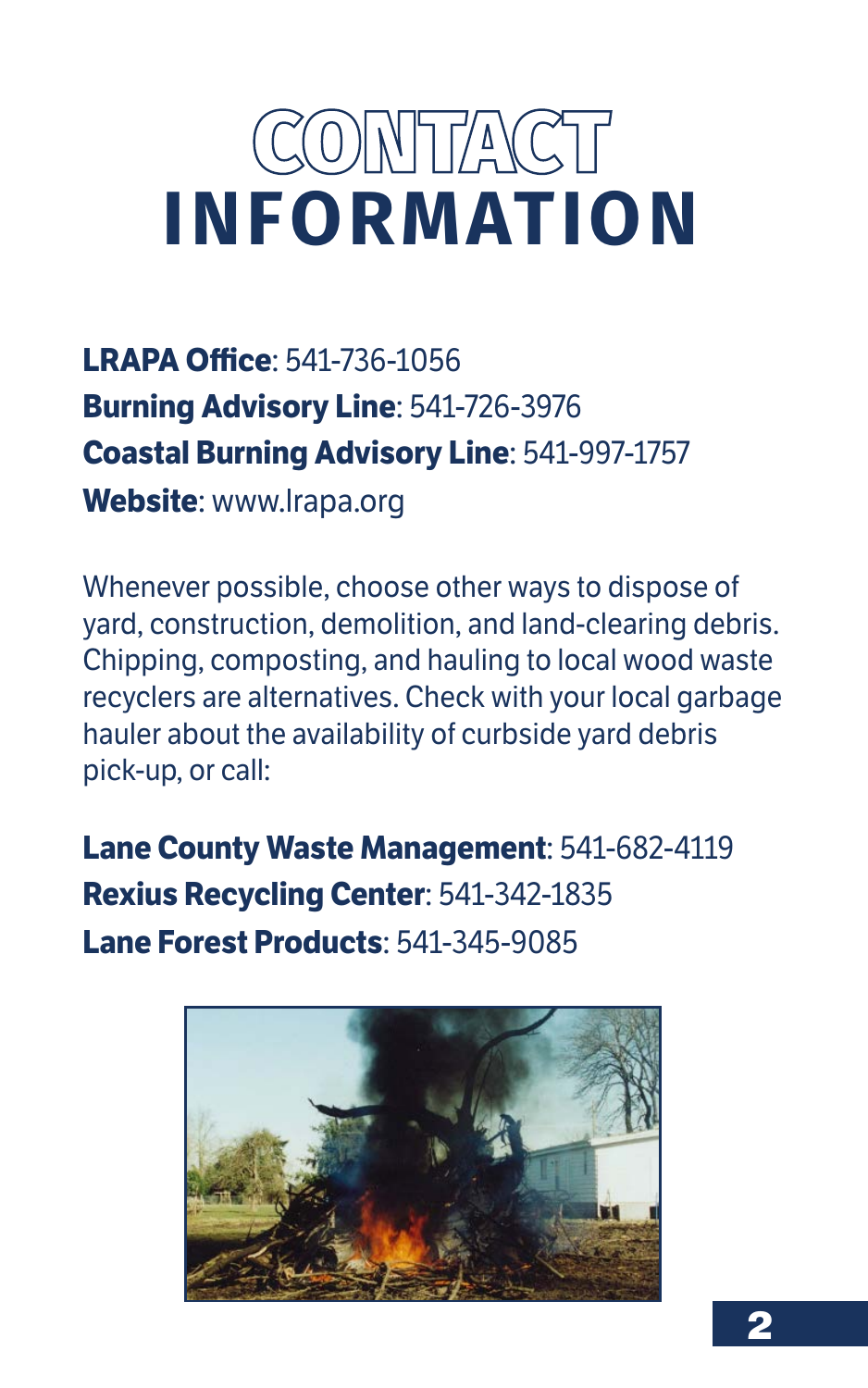### WHAT IS **OUTDOOR BURNING?**

Outdoor, or open/backyard burning, is defined by the Lane Regional Air Protection Agency as all burning conducted outdoors in open areas or other make-shift devices.

LRAPA regulates outdoor burning in Lane County to minimize impacts of smoke on residents and in the local airshed. LRAPA has an Outdoor Burning Program to let people know if and when outdoor burning is allowed in their areas. The regulations may differ depending upon location, local city and county ordinances, and LRAPA rules. Some municipalities ban burning or limit burning to spring/fall seasons, but the restrictions vary from area to area. Local fire districts may enforce further limitation on burn seasons, such as delaying the start or suspending the season pending fire danger.

LRAPA regulates most outdoor burning within the county, with the exception of agricultural burning, forest slash burning permitted by the Oregon Department of Forestry or US Forest Service, and fire department training burns.

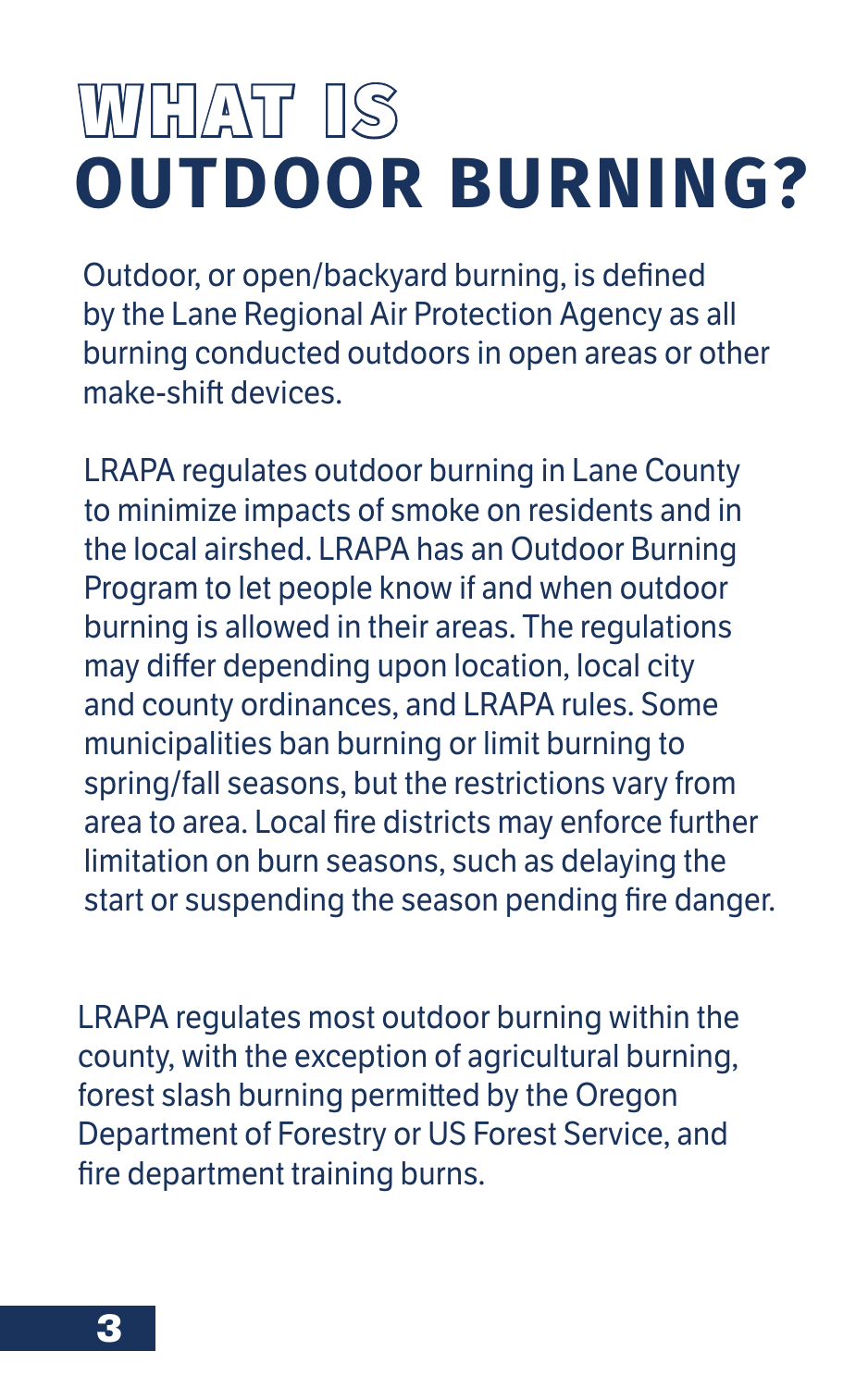### BURNS THAT REQUIRE **PERMITS**

Below is a list of the types of burning that LRAPA regulates. Some require LRAPA-issued letter permits prior to burning, while others do not. Additionally, some burns require local fire department authorization.

#### CONSTRUCTION/DEMOLITION/LAND CLEARING

Burning materials that are generated by removal of debris, logs, trees, or brush from any site being prepared for development; wood waste from a construction project; or wood waste resulting from complete or partial destruction of any man-made structure.

#### **COMMERCIAL**

Burning woody, vegetative, or dimensional wood debris actually generated or used by a commercial operation. This includes pallets and materials removed and transported from property of origin.

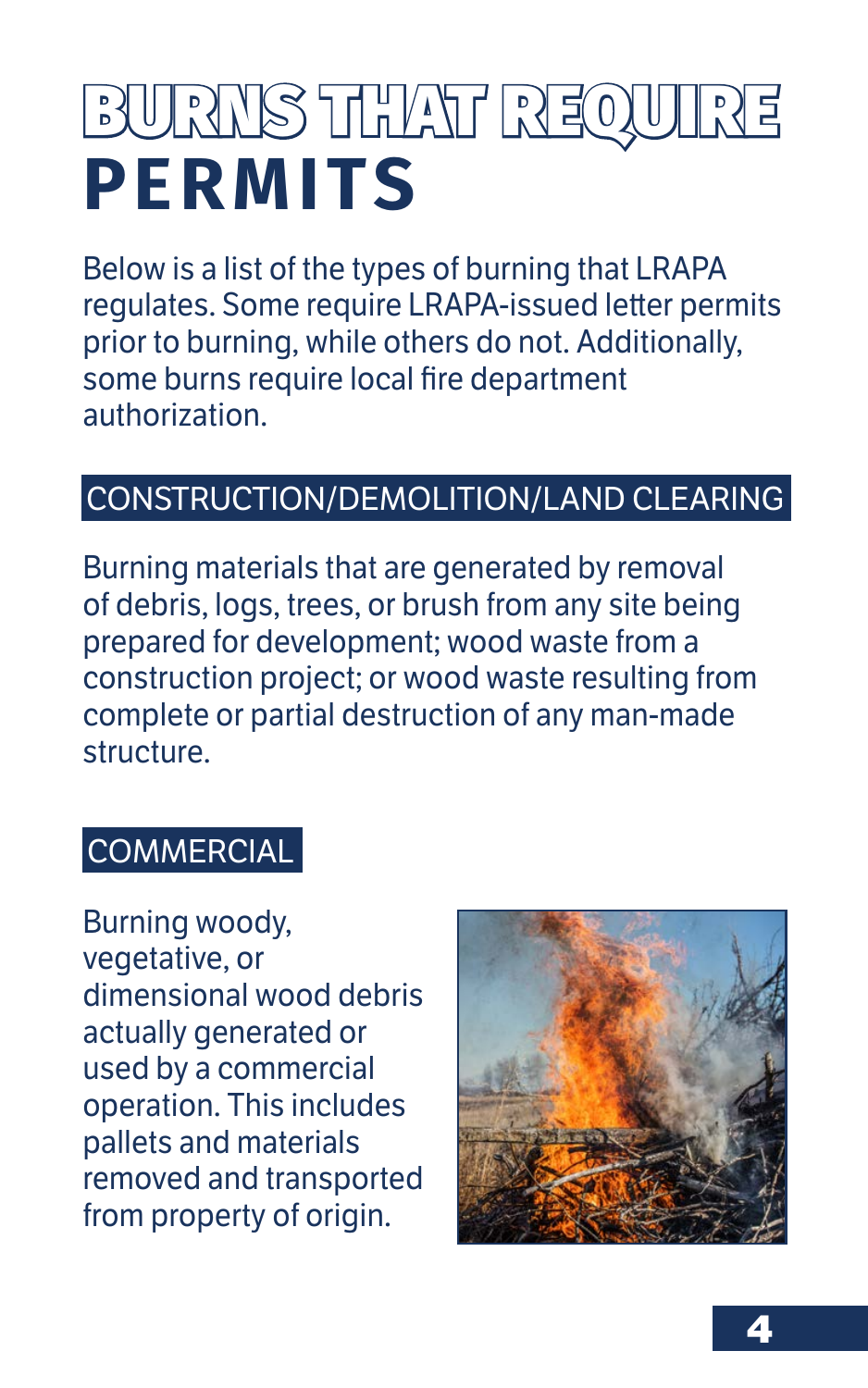#### INDUSTRIAL

Burning woody waste produced as a direct result of any manufacturing or industrial process.

#### BONFIRES

Burning woody materials in a controlled outdoor fire held for celebratory, ceremonial, or entertainment purposes. A fire is considered a bonfire if it is larger than three (3) feet in diameter and two (2) feet in height.

A form to request a permit for one of these burns can be found on the LRAPA website at www.lrapa.org. The form can be found under the "Request for Outdoor Burning Evaluation" page, located in the Outdoor burning section of the website.



5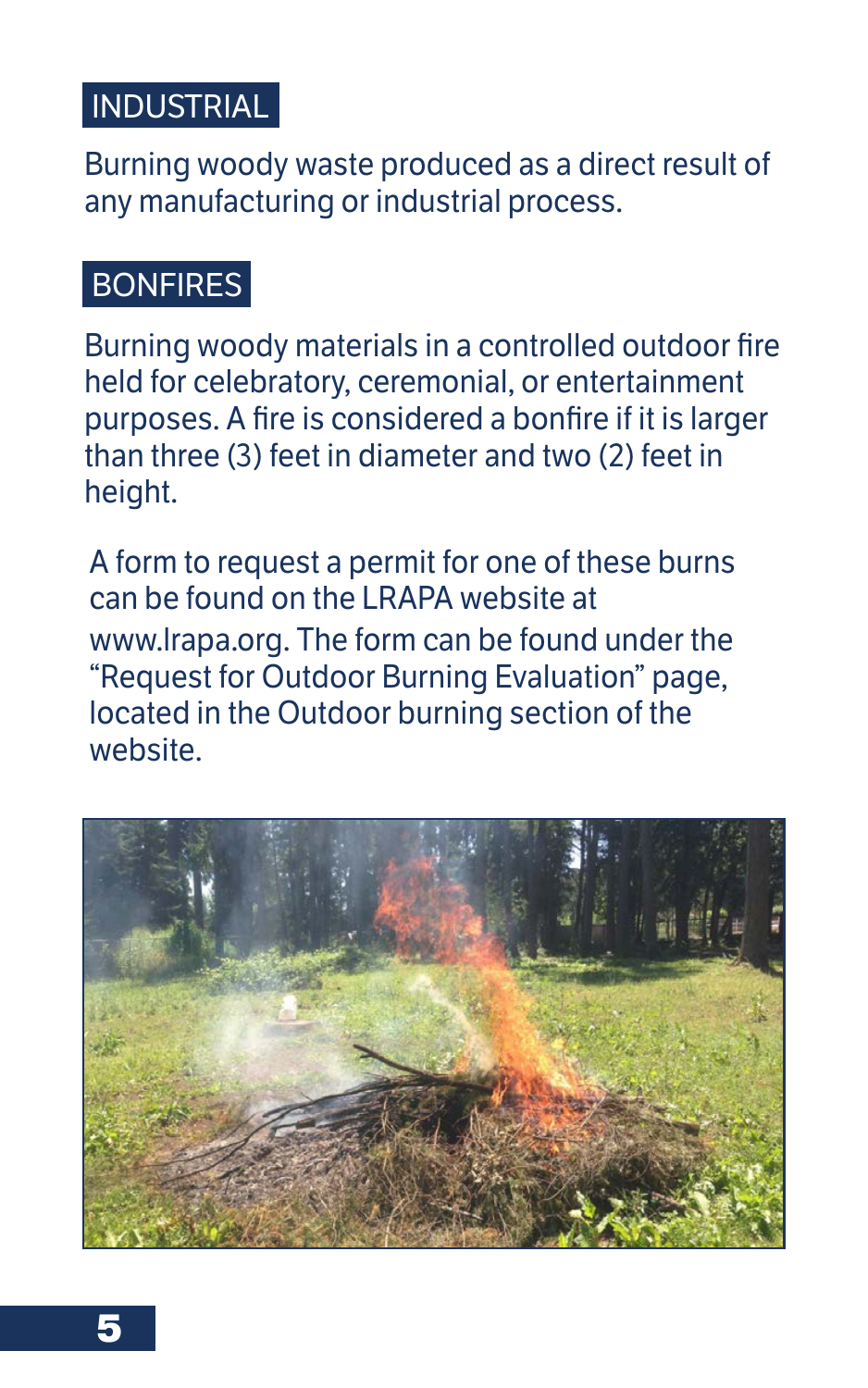### BURNS THAT DO NOT **REQUIRE LRAPA PERMITS**

#### **MAY REQUIRE FIRE DEPARTMENT PERMIT**

#### RESIDENTIAL OUTDOOR BURNING

The burning of woody yard debris that has been generated around a dwelling. Residential outdoor burning is regulated on a daily basis, you must check the daily advisory before burning. The outdoor burning of grass clippings is prohibited county wide. Burning of fallen leaves is also prohibited in the city limits of Junction City, Coburg, Cottage Grove, Creswell, Lowell, Westfir, Dune City, and Veneta, as well as within the urban growth boundary of Eugene and Springfield. Yard debris transported from property of origin becomes commercial waste. Contact local fire department for permitting requirements.

**Woody Yard Debris** refers to tree branches and brush.





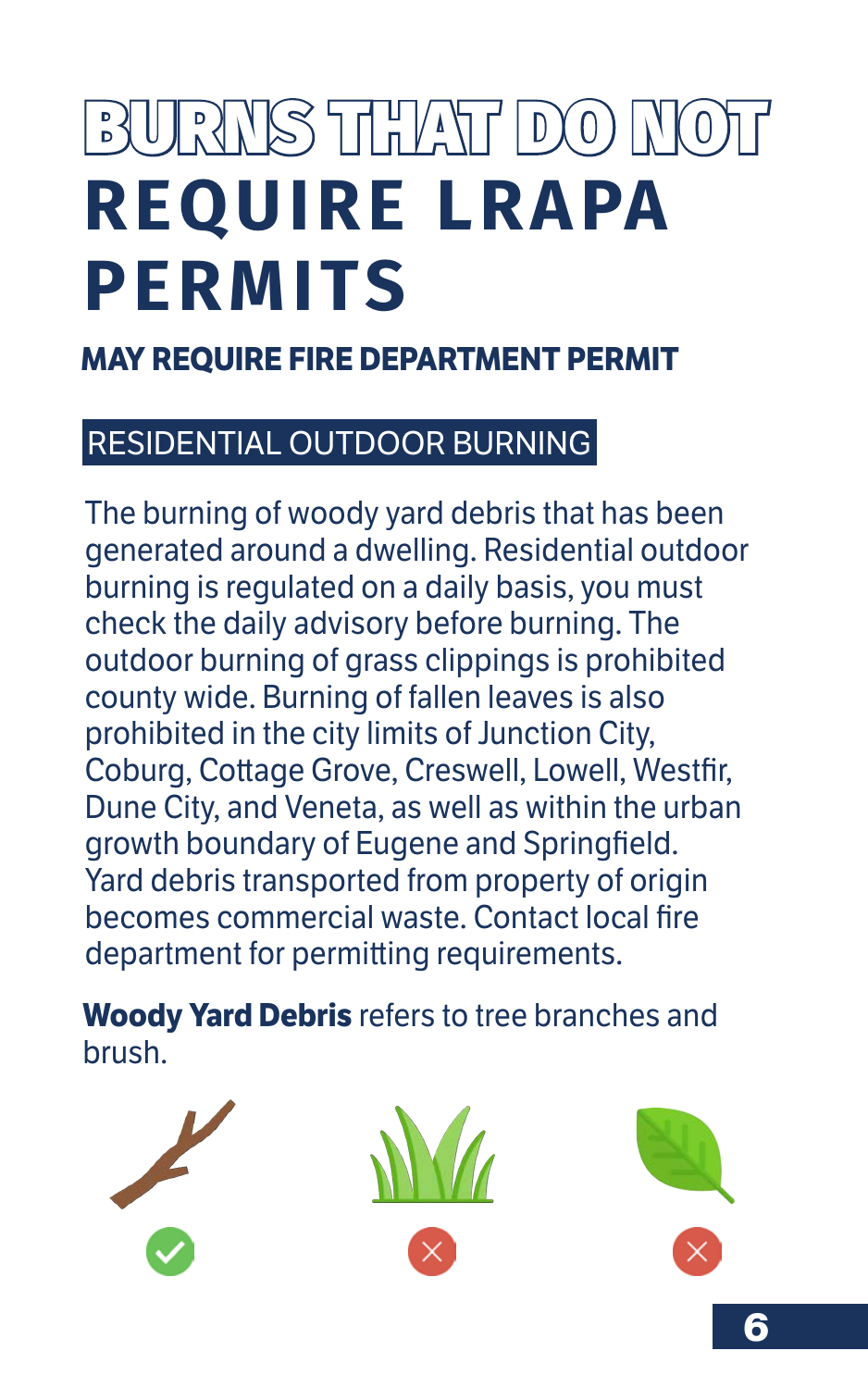#### RECREATIONAL FIRE

Burning a small fire no larger than three (3) feet in diameter and two (2) feet in height using manufactured fire logs or clean, dry, natural firewood as fuel. This is limited to campfires, fires in chimineas,



patio fireplaces, fire pits or other similar devices on private property or in designated areas on public land. No construction, demolition, commercial, yard, or trash may be burned.

#### RELIGIOUS CEREMONIAL

Burning legal materials in a controlled outdoor fire that is integral to a religious ceremony or ritual. If larger than three (3) feet in diameter and two (2) feet in height, a LRAPA letter permit and fire department authoritzation are required.

#### OUTDOOR BBQ



Burning with a fire fueled with cut and split firewood that is sized proportionally to the amount of food being cooked. See pages 12 through 18 for more information or check with your local city or county office for restrictions in your area.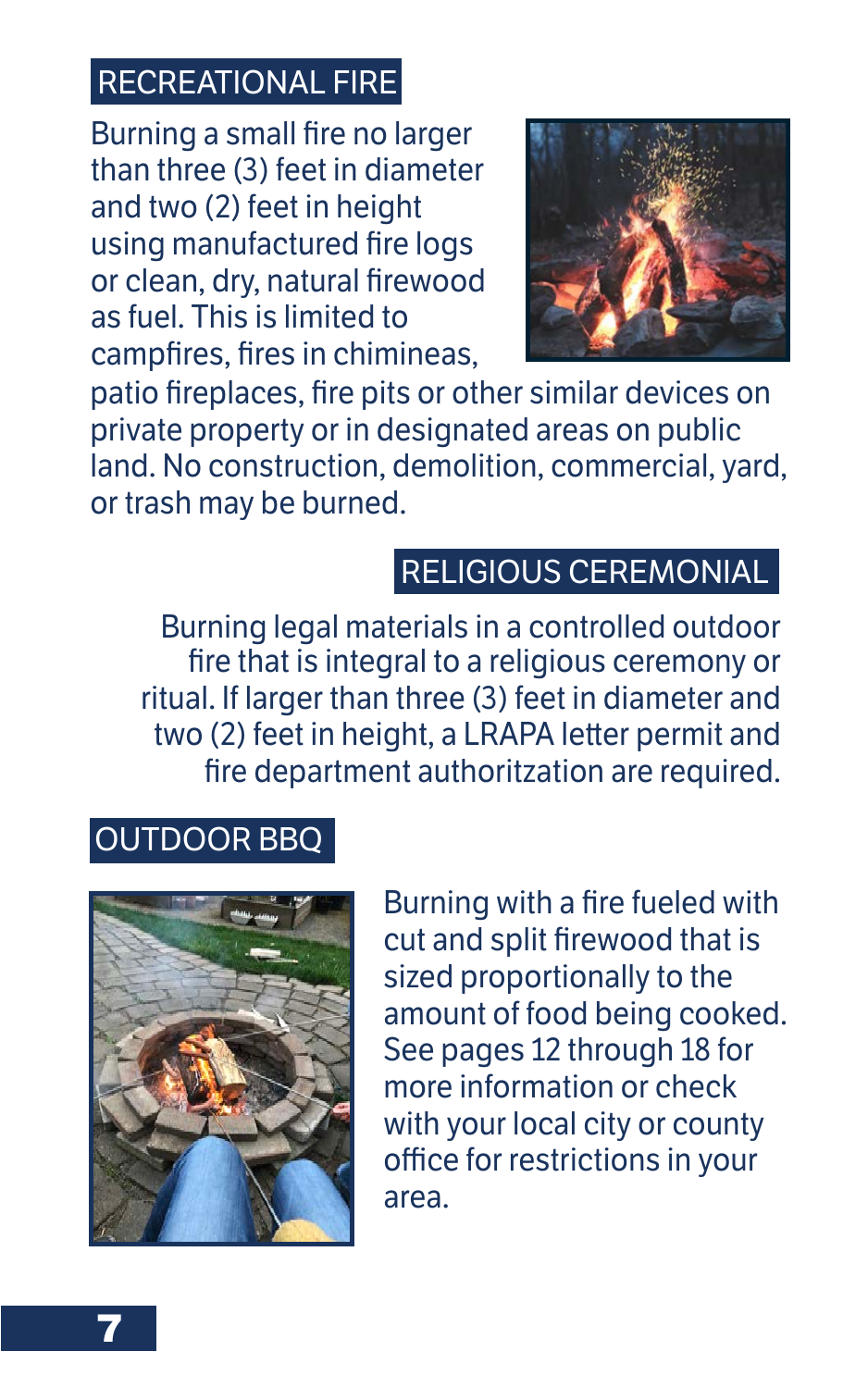### BRUIRANIINKE **REQUIREMENTS**

Below is a list of requirements for outdoor burning in Lane County. Failure to comply with these rules can result in fines.

- Attend the fire at all times.
- Follow the daily start and stop burning times. Stop time is defined as the time the fire is required to be fully extinguished.
- Burn only dry, loosely stacked debris, free of dirt, rocks, and other non-combustible materials.
- Have water and tools available for controlling or extinguishing the fire.
- Outdoor burning in barrels is prohibited.
- Materials prohibited from being burned include garbage, plastics, grass clippings, wire insulation, asbestos-containing materials, automobile parts, asphalt, petroleum by-products, tires, cardboard, clothing, grass clippings, petroleum-treated

materials, chemicallytreated wood, rubber products, animal remains, or animal or vegetable matter related to any food service or preparation, or any other material which normally emits dense smoke, noxious odors, or hazardous air contaminants.

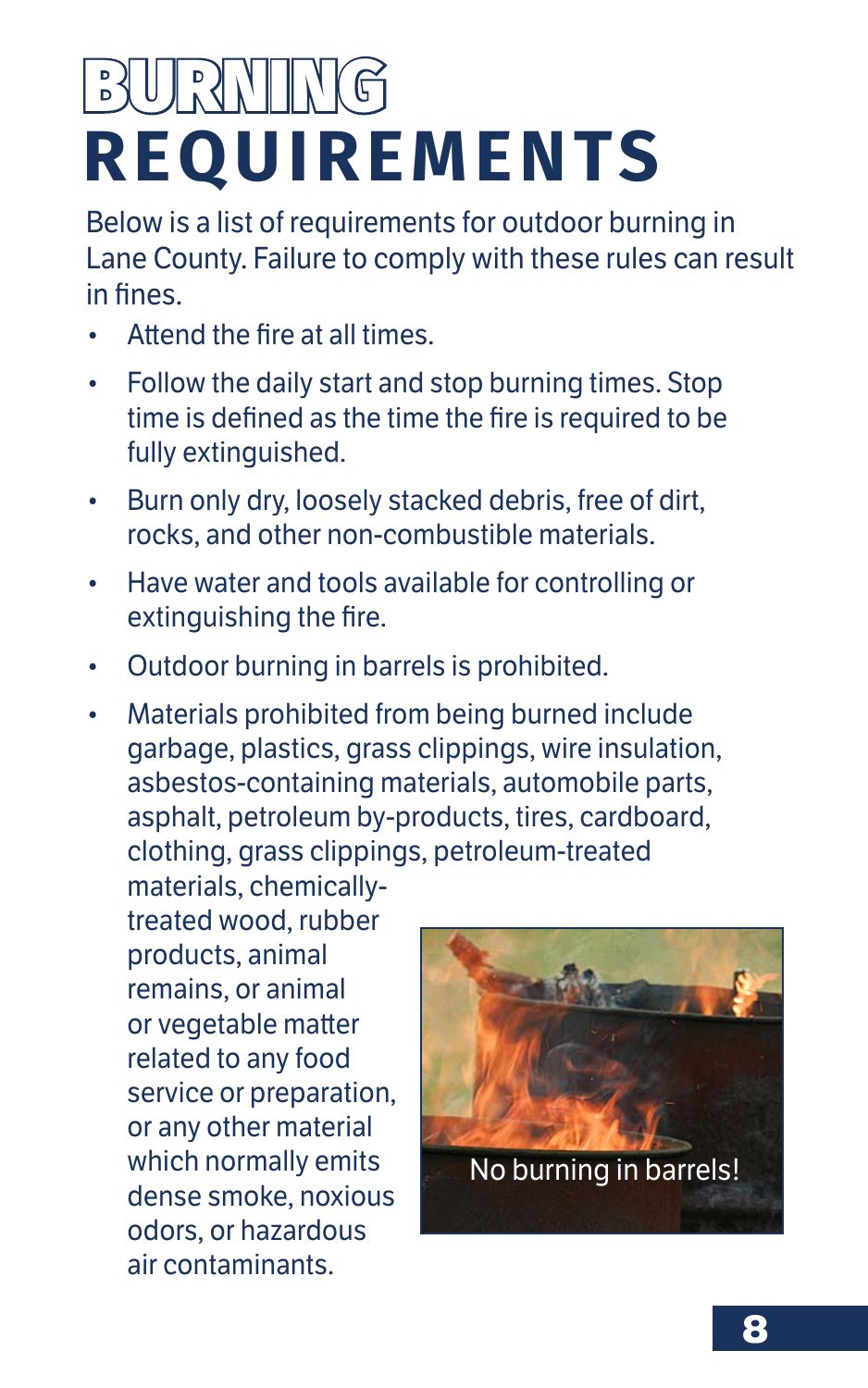### URBAN GROWTH **BOUNDARY (UGB)**

Every incorporated city in Lane County has an urban growth boundary, also known as a UGB. UGBs encompass city limits and the area surronding city limits to account for future population growth. Eugene, Springfield, and Oakridge all have UGBs. Burning regulations may differ in the UGB, as opposed to within city limits.

To check if your home is in city limits or the urban growth boundary, visit the Lane Council of Governments' website at www.lcog.org.

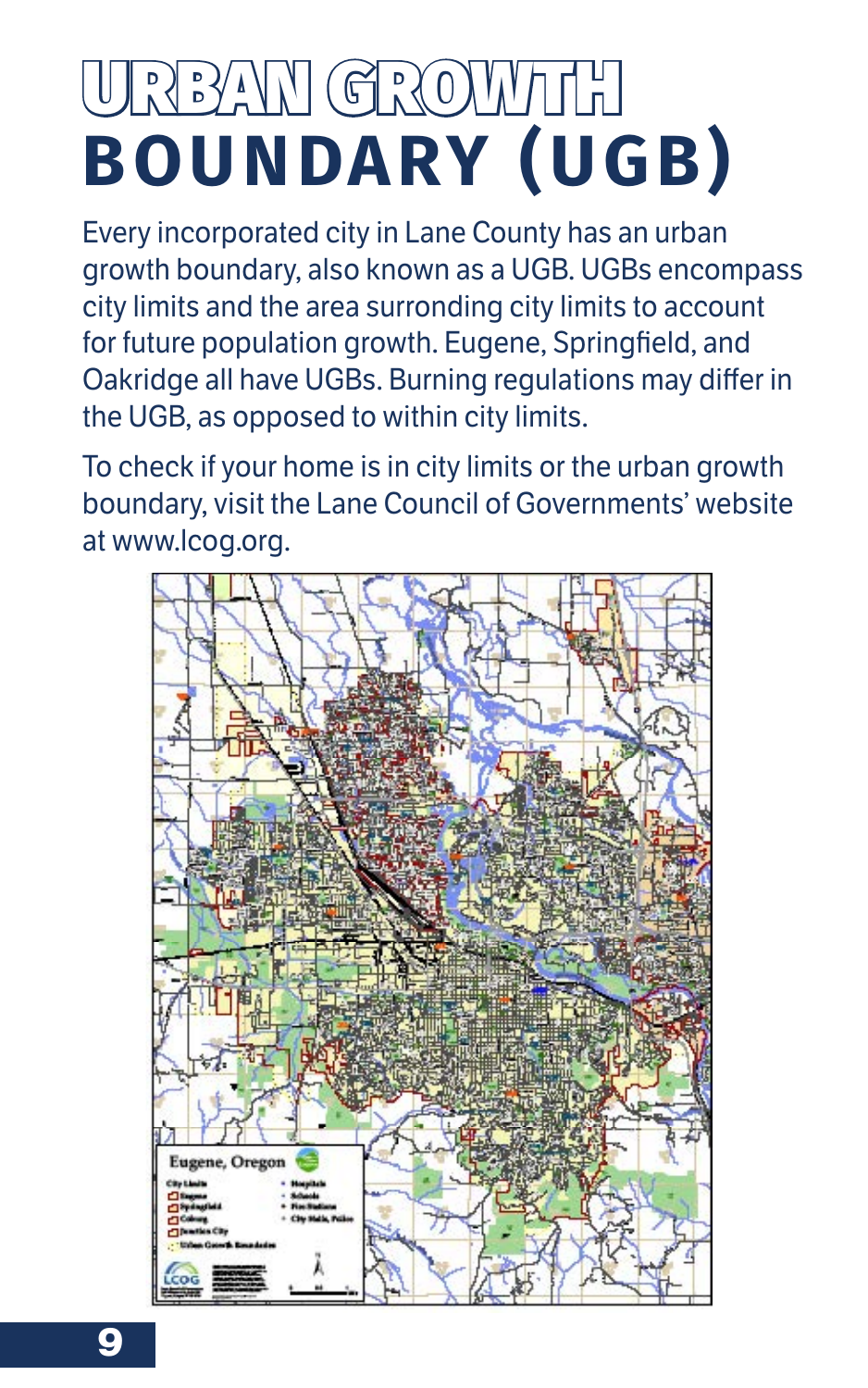### NOT SURE IF YOU LIV **IN THE UGB OR THE CITY LIMITS?**

There is a map on the LRAPA website that will show the UGB boundaries, city limits, and county limits. The map displays LRAPA's seven air monitoring stations. It can tell you the air quality data and advisories from the monitor closest to your home. Please visit: http://www.lrapa.org/216/Todays-Current-Air-Quality



Left:

LRAPA's map, showing the Lane County boundary and the location of the air monitoring stations.



LRAPA's map, showing the city limits within Lane County and local air quality data from a chosen location.

Right: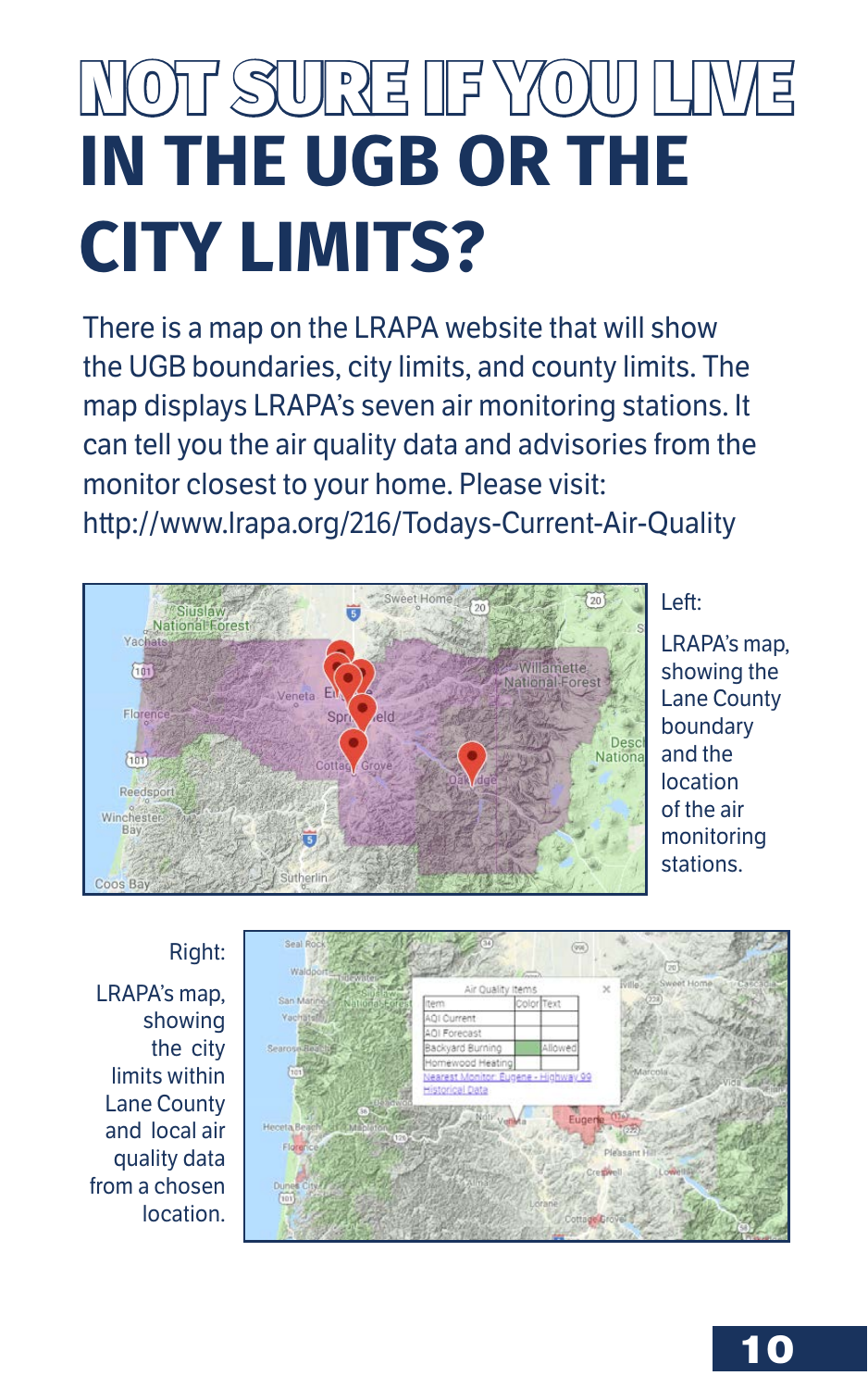### COASTAL **LANE COUNTY**

Not sure if you live in coastal Lane County? Refer to the map below.



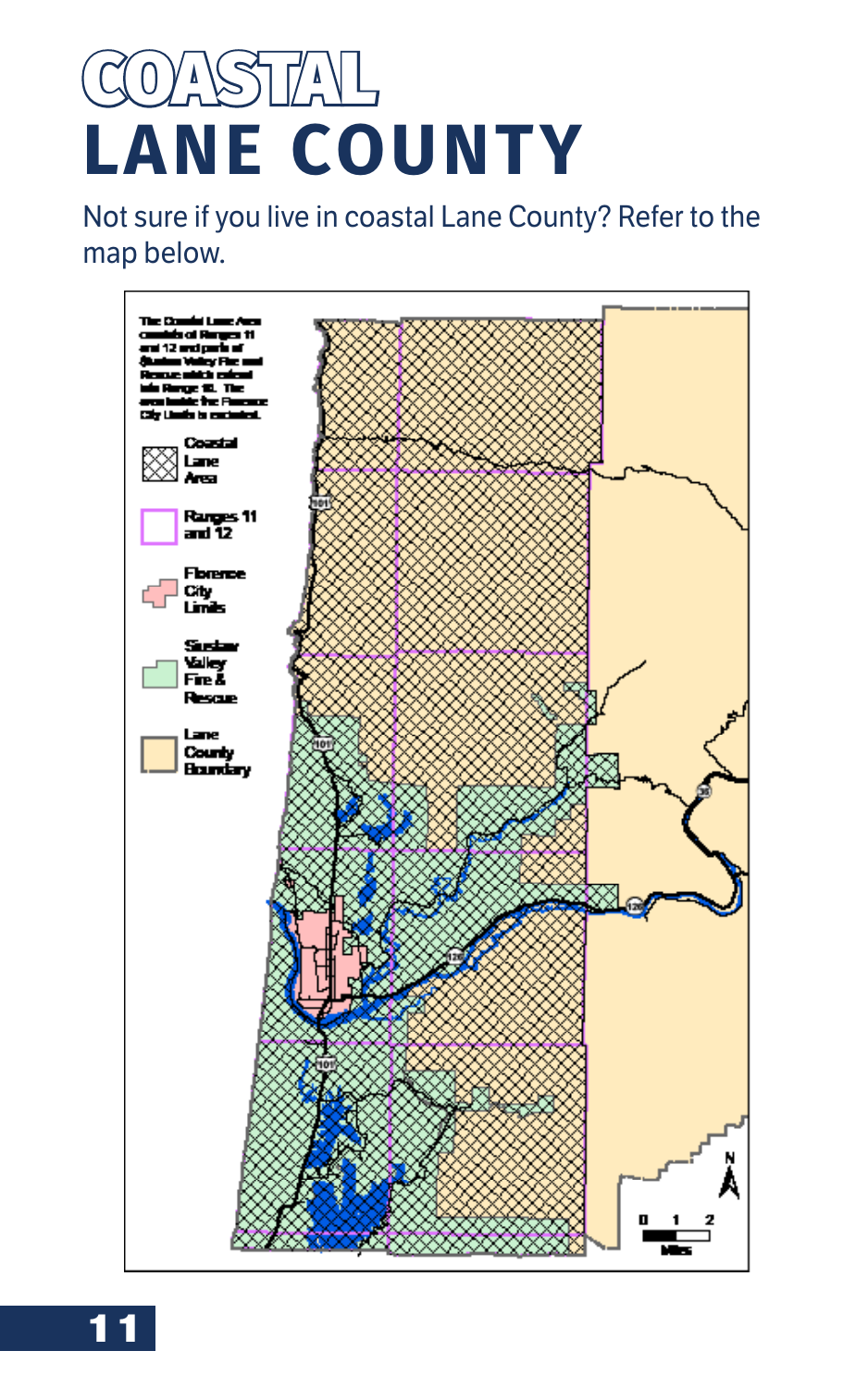### BURNING RULES FOR **EUGENE CITY LIMITS**

| <b>TYPE OF BURN</b>                                                 | <b>RULES</b>                                                                                                                                                 |
|---------------------------------------------------------------------|--------------------------------------------------------------------------------------------------------------------------------------------------------------|
| <b>Residential Outdoor</b><br><b>Burning</b>                        | Prohibited by City ordinance and LRAPA<br>Section 47-015(2)(b).                                                                                              |
| <b>Construction/</b><br><b>Demolition Outdoor</b><br><b>Burning</b> | Prohibited by City ordinance and LRAPA<br>Section 47-015(3)(a).                                                                                              |
| <b>Commercial</b><br><b>Outdoor Burning</b>                         | Prohibited by City ordinance and LRAPA<br>Section 47-015(4)(a).                                                                                              |
| <b>Industrial Outdoor</b><br><b>Burning</b>                         | Prohibited by City ordinance and LRAPA<br>Section 47-015(5)(a).                                                                                              |
| <b>Recreational Fires</b>                                           | Prohibited except for an outdoor fire with the<br>fire in a fireplace, barbecue set, or an open<br>outdoor fire used for cooking only. Eugene<br>code 6-200. |
| <b>Bonfires</b>                                                     | Authorization from local fire district and letter<br>permit from LRAPA required.                                                                             |
| <b>Religious</b><br><b>Ceremonial Fires</b>                         | Contact local fire agency.                                                                                                                                   |



For a complete map of the city of Eugene, visit: http://www.lcog.org/ DocumentCenter/View/1287/Eugene-Base-Map-PDF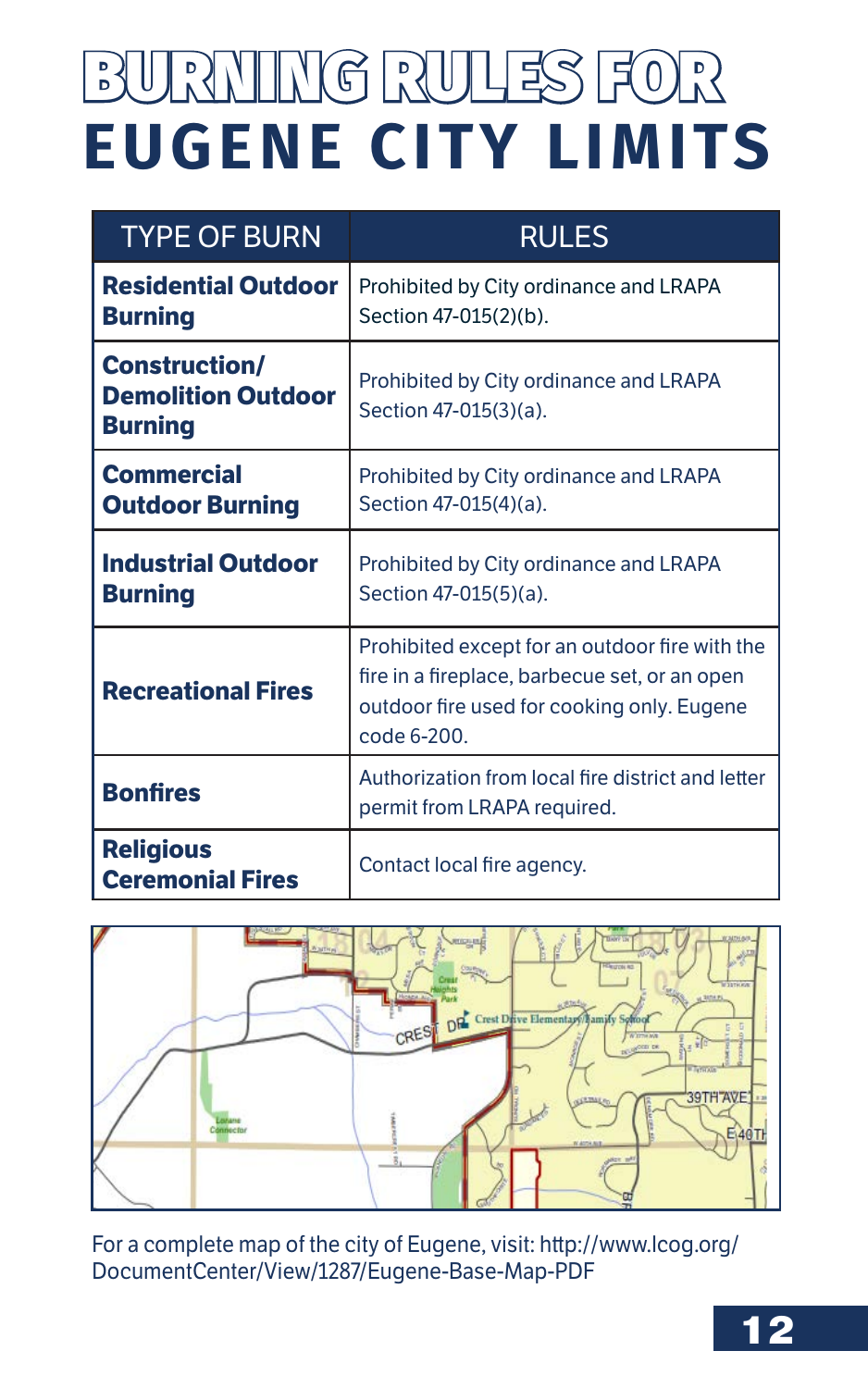### EUGENE URBAN **GROWTH BOUNDARY**

| <b>TYPE OF BURN</b>                                                 | <b>RULES</b>                                                                                                                                                                                      |
|---------------------------------------------------------------------|---------------------------------------------------------------------------------------------------------------------------------------------------------------------------------------------------|
| <b>Residential</b><br><b>Outdoor Burning</b>                        | Prohibited on lots less than two acres in size.<br>Woody yard trimmings may be burned on<br>approved burn days during the burning season<br>-October 1 through 31 and March 1 through<br>June 15. |
| <b>Construction/</b><br><b>Demolition</b><br><b>Outdoor Burning</b> | Prohibited by City ordinance and LRAPA<br>Section 47-015(3)(a).                                                                                                                                   |
| <b>Commercial</b><br><b>Outdoor Burning</b>                         | Prohibited by City ordinance and LRAPA<br>Section 47-015(4)(a).                                                                                                                                   |
| <b>Industrial Outdoor</b><br><b>Burning</b>                         | Prohibited by City ordinance and LRAPA<br>Section 47-015(5)(a).                                                                                                                                   |
| <b>Recreational Fires</b>                                           | Contact local fire district. Not allowed on<br>yellow or red HWH advisory days from October<br>1 to May 31.                                                                                       |
| <b>Bonfires</b>                                                     | Authorization from local fire district and letter<br>permit from LRAPA required.                                                                                                                  |
| <b>Religious</b><br><b>Ceremonial Fires</b>                         | Contact local fire agency.                                                                                                                                                                        |



For a complete map of the Eugene UBG, visit: http://www.lcog.org/ DocumentCenter/View/1287/Eugene-Base-Map-PDF

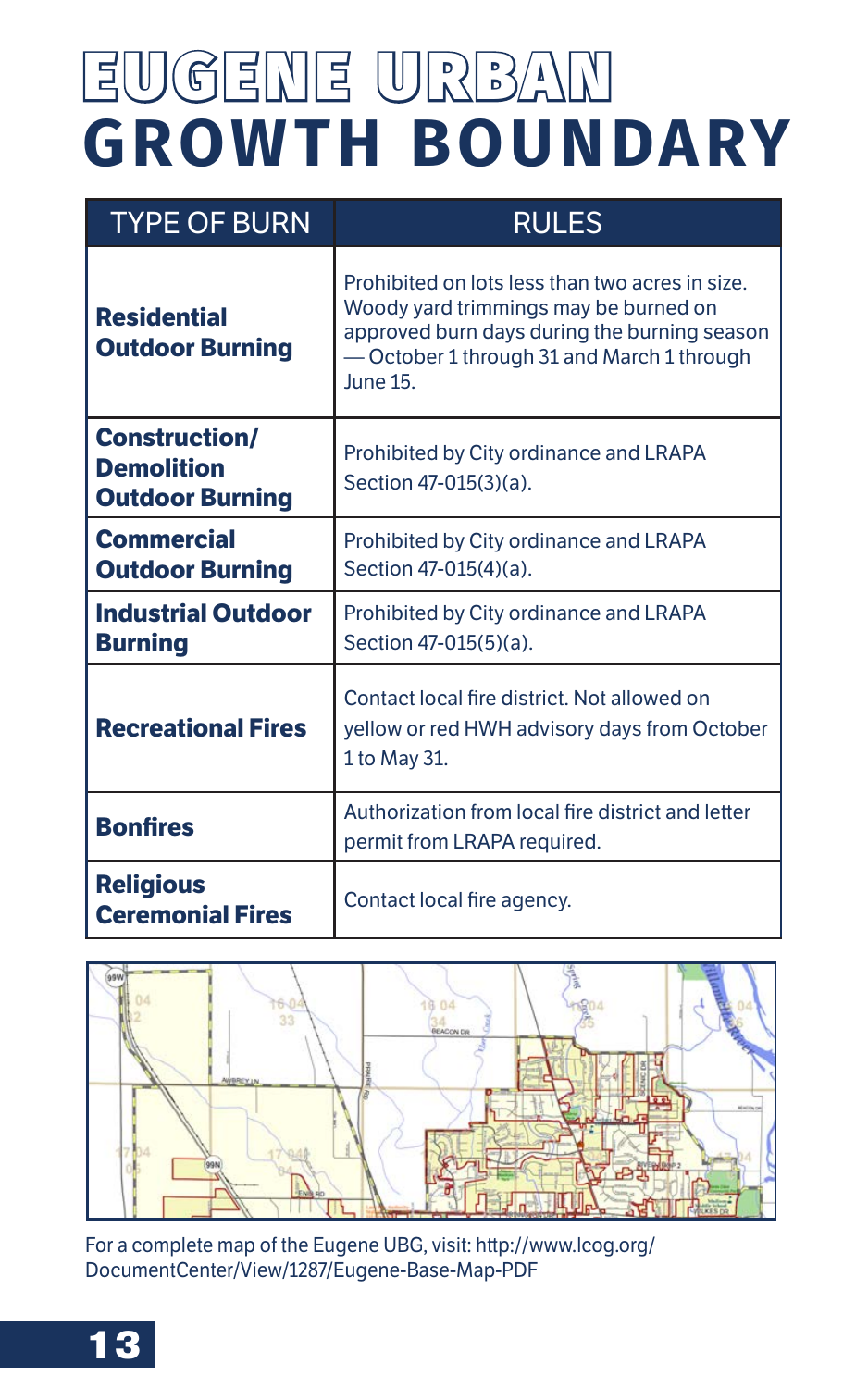#### SPRINGFIELD CITY **LIMITS AND UGB**

| <b>TYPE OF BURN</b>                                                 | <b>RULES</b>                                                                                                                                                                                           |
|---------------------------------------------------------------------|--------------------------------------------------------------------------------------------------------------------------------------------------------------------------------------------------------|
| <b>Residential Outdoor</b><br><b>Burning</b>                        | Prohibited on lots less than one-half acre<br>in size. Woody yard trimmings may be<br>burned on approved burn days during<br>the burning season - October 1 through<br>31 and March 1 through June 15. |
| <b>Construction/</b><br><b>Demolition Outdoor</b><br><b>Burning</b> | Prohibited by LRAPA Section 47-015(3)<br>$(a)$ .                                                                                                                                                       |
| <b>Commercial Outdoor</b><br><b>Burning</b>                         | Prohibited by LRAPA Section 47-015(4)<br>$(a)$ .                                                                                                                                                       |
| <b>Industrial Outdoor</b><br><b>Burning</b>                         | Prohibited by City ordinance and LRAPA<br>Section 47-015(5)(a).                                                                                                                                        |
| <b>Recreational Fires</b>                                           | <b>Contact City of Springfield Fire</b><br>Department. Not allowed on yellow or<br>red HWH advisory days from October 1<br>to May 31.                                                                  |
| <b>Bonfires</b>                                                     | Authorization from local fire district and<br>letter permit from LRAPA required.                                                                                                                       |
| <b>Religious Ceremonial</b><br><b>Fires</b>                         | Contact local fire agency.                                                                                                                                                                             |



For a complete map of the city of Springfield and the UGB, visit: http://www.lcog. org/DocumentCenter/View/1323/Springfield-Base-Map-PDF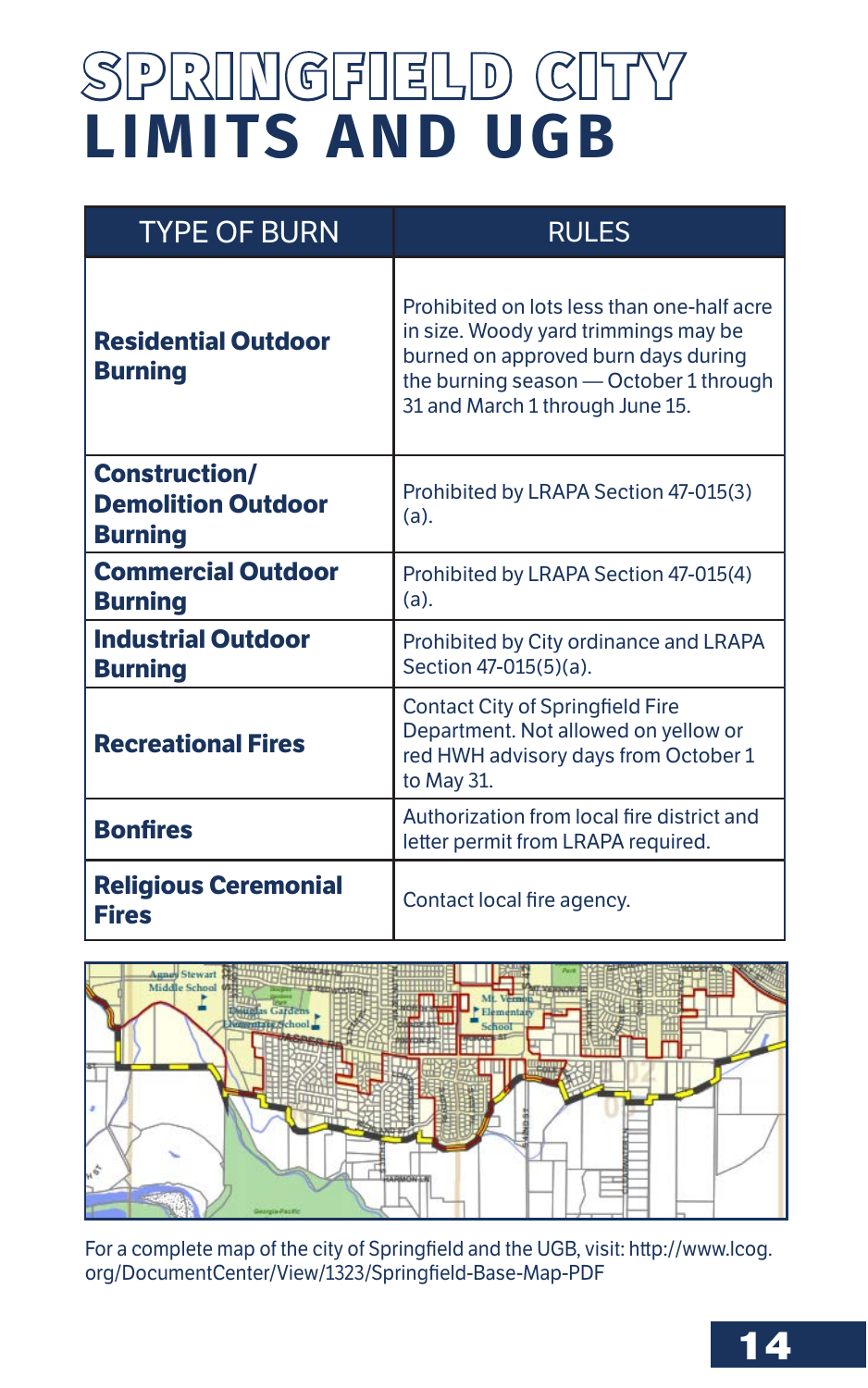#### INSIDE AFFECTED FIRE **DISTRICTS IN LANE COUNTY, EXCLUDING EUGENE AND SPRINGFIELD UGB, LOWELL AND FLORENCE CITY LIMITS**

| <b>TYPE OF BURN</b>                                                 | <b>RULES</b>                                                                                                                                           |
|---------------------------------------------------------------------|--------------------------------------------------------------------------------------------------------------------------------------------------------|
| <b>Residential Outdoor</b><br><b>Burning</b>                        | Burning of woody yard trimmings allowed<br>on approved burn days during the burning<br>season - October 1 thru June 15. LRAPA<br>Section 47-015(2)(h). |
|                                                                     | (All outdoor burns inside Siuslaw Valley)<br>Fire & Rescue need a permit from the fire<br>department).                                                 |
| <b>Construction/</b><br><b>Demolition Outdoor</b><br><b>Burning</b> | Allowed with letter permit issued from LRAPA<br>and fire department approval during the<br>burn season - October 1 thru June 15.                       |
| <b>Commercial Outdoor</b><br><b>Burning</b>                         | Allowed with letter permit issued from LRAPA<br>and fire department approval during the burn<br>season - October 1 thru June 15.                       |
| <b>Industrial Outdoor</b><br><b>Burning</b>                         | Allowed with letter permit issued from LRAPA<br>and fire department approval during the burn<br>season – October 1 thru June 15.                       |
| <b>Recreational Fires</b>                                           | Contact local fire agency.                                                                                                                             |
| <b>Bonfires</b>                                                     | Authorization from local fire district and letter<br>permit from LRAPA required.                                                                       |
| <b>Religious Ceremonial</b><br><b>Fires</b>                         | Contact local fire agency.                                                                                                                             |





For a complete map of all affected fire districts in Lane County, visit: http:// www.lcog.org/DocumentCenter/View/1480/Lane-County-Fire-Districts-11x17-PDF

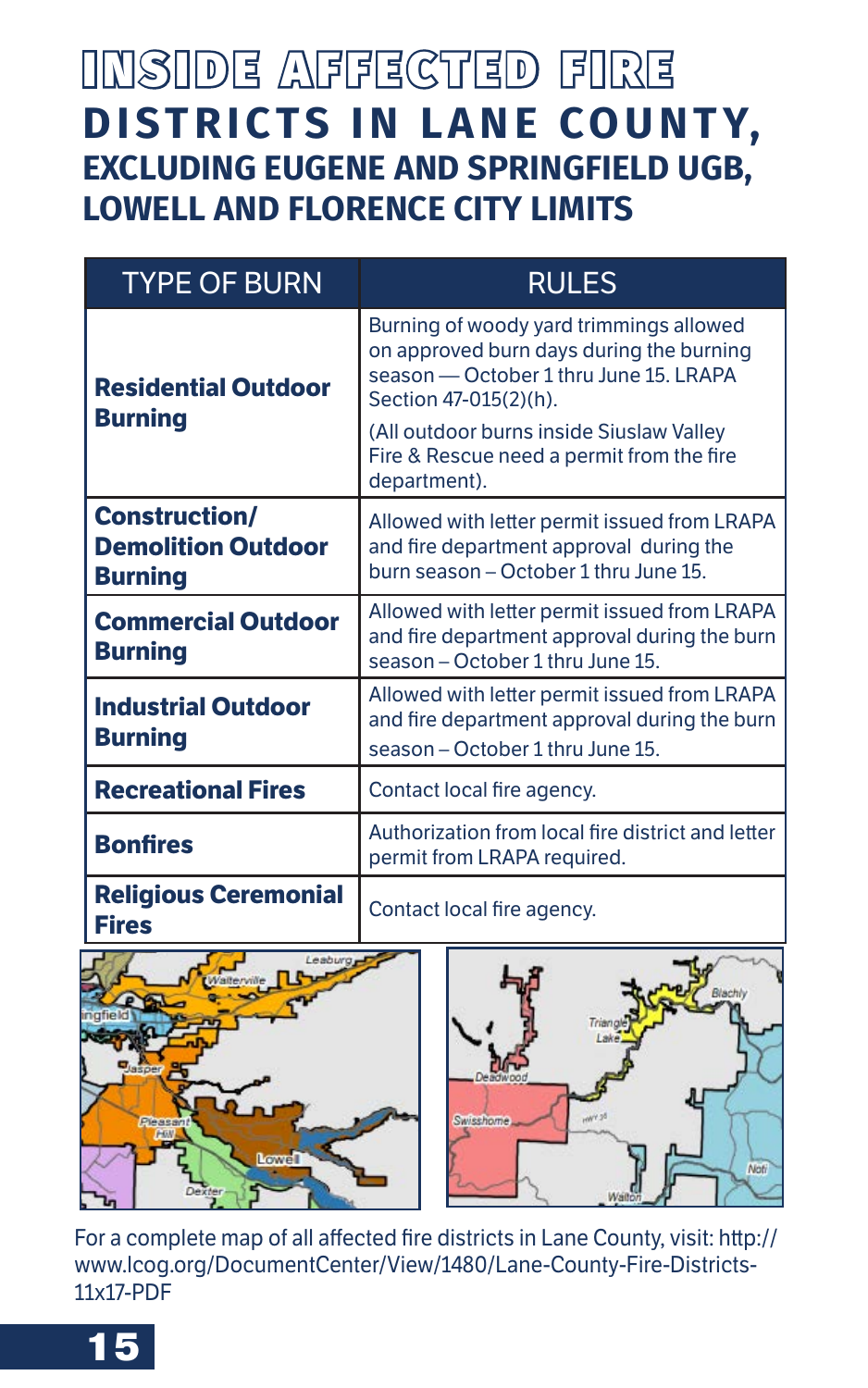#### OAKRIDGE CITY LIMITS **AND UGB**

| <b>TYPE OF BURN</b>                                                 | <b>RULES</b>                                                                                                                                                           |
|---------------------------------------------------------------------|------------------------------------------------------------------------------------------------------------------------------------------------------------------------|
| <b>Residential Outdoor</b><br><b>Burning</b>                        | Burning of woody yard trimmings allowed<br>with permit on approved burn days during<br>the burning season - October, March,<br>April, May. LRAPA Section 47-015(2)(f). |
| <b>Construction/</b><br><b>Demolition Outdoor</b><br><b>Burning</b> | Allowed with letter permit issued from<br>LRAPA and fire department approval<br>during the burn season - October, March,<br>April, May.                                |
| <b>Commercial Outdoor</b><br><b>Burning</b>                         | Allowed with letter permit issued from<br>LRAPA and fire department approval<br>during the burn season - October, March,<br>April, May.                                |
| <b>Industrial Outdoor</b><br><b>Burning</b>                         | Allowed with letter permit issued from<br>LRAPA and fire department approval<br>during the burn season - October, March,<br>April, May.                                |
| <b>Recreational Fires</b>                                           | Allowed unless prohibited by the City<br>during HWH advisory days October 1-May<br>31. Contact local fire district                                                     |
| <b>Bonfires</b>                                                     | Allowed with letter permit issued from LRA-<br>PA during the burn season October 1 thru<br>October 31, and March 1 - June 15.                                          |
| <b>Religious Ceremonial</b><br><b>Fires</b>                         | Contact local fire agency.                                                                                                                                             |



For a complete map of the city of Oakridge and the UGB, visit: http://www. lcog.org/DocumentCenter/View/1320/Oakridge-Base-Map-PDF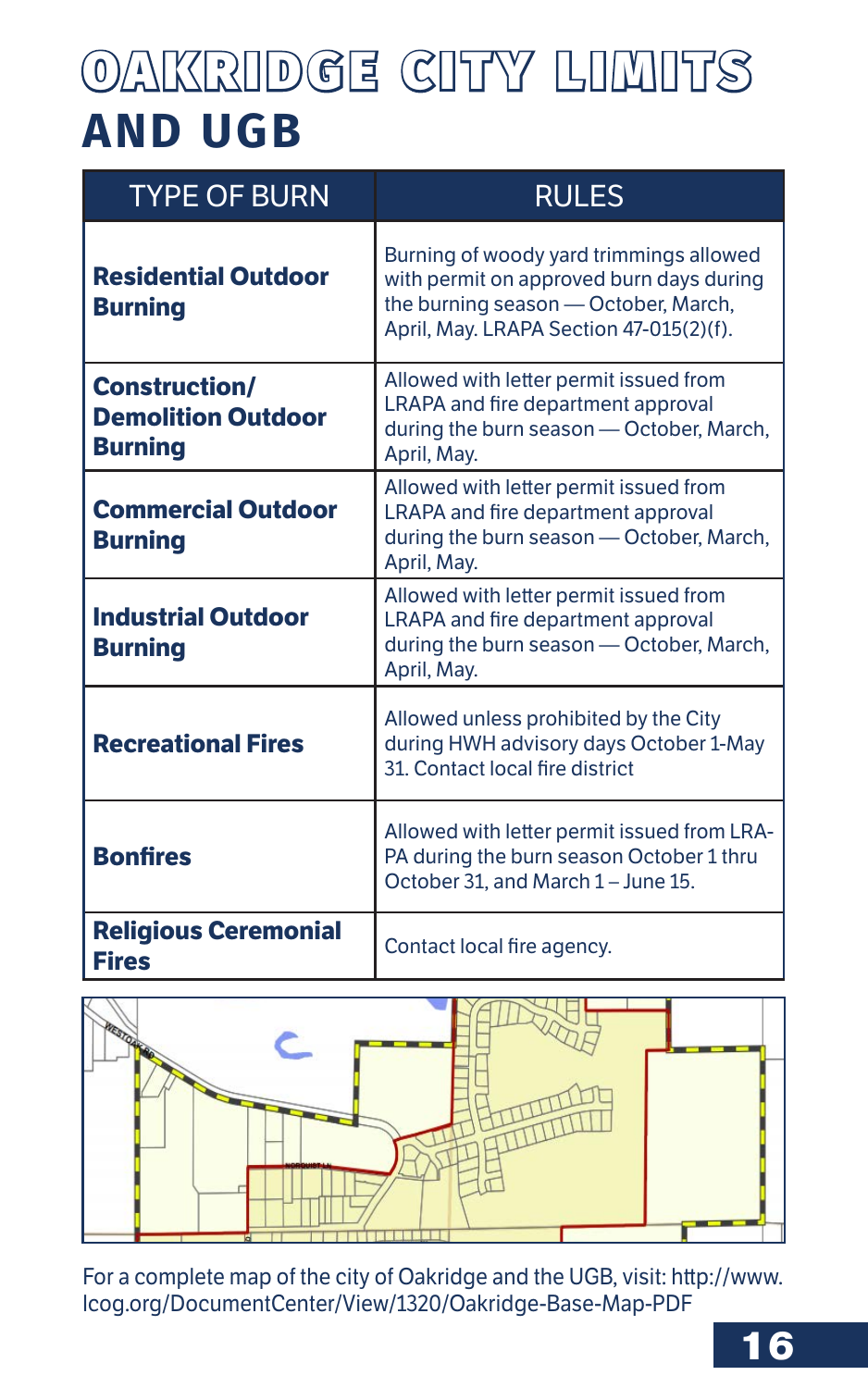#### FLORENCE CITY LIMITS

| <b>TYPE OF BURN</b>                                      | <b>RULES</b>                                                                                                                                                                             |
|----------------------------------------------------------|------------------------------------------------------------------------------------------------------------------------------------------------------------------------------------------|
| <b>Residential Outdoor</b><br><b>Burning</b>             | Prohibited by City ordinance and LRAPA<br>Section 47-015(2)(e).                                                                                                                          |
| <b>Construction/Demolition</b><br><b>Outdoor Burning</b> | Prohibited by City ordinance.                                                                                                                                                            |
| <b>Commercial Outdoor</b><br><b>Burning</b>              | Prohibited by City ordinance.                                                                                                                                                            |
| <b>Industrial Outdoor</b><br><b>Burning</b>              | Prohibited by City ordinance.                                                                                                                                                            |
| <b>Recreational Fires</b>                                | Prohibited except for outdoor<br>recreational fires used for cooking with<br>fire in a fireplace, barbecue set; or an<br>outdoor fire ring or pit fueled with cut<br>and split firewood. |
| <b>Bonfires</b>                                          | Prohibited by City ordinance.                                                                                                                                                            |
| <b>Religious Ceremonial</b><br><b>Fires</b>              | Contact local fire agency.                                                                                                                                                               |



For a complete map of the city of Florence, visit: http://www.lcog.org/ DocumentCenter/View/1290/Florence-Base-Map-PDF

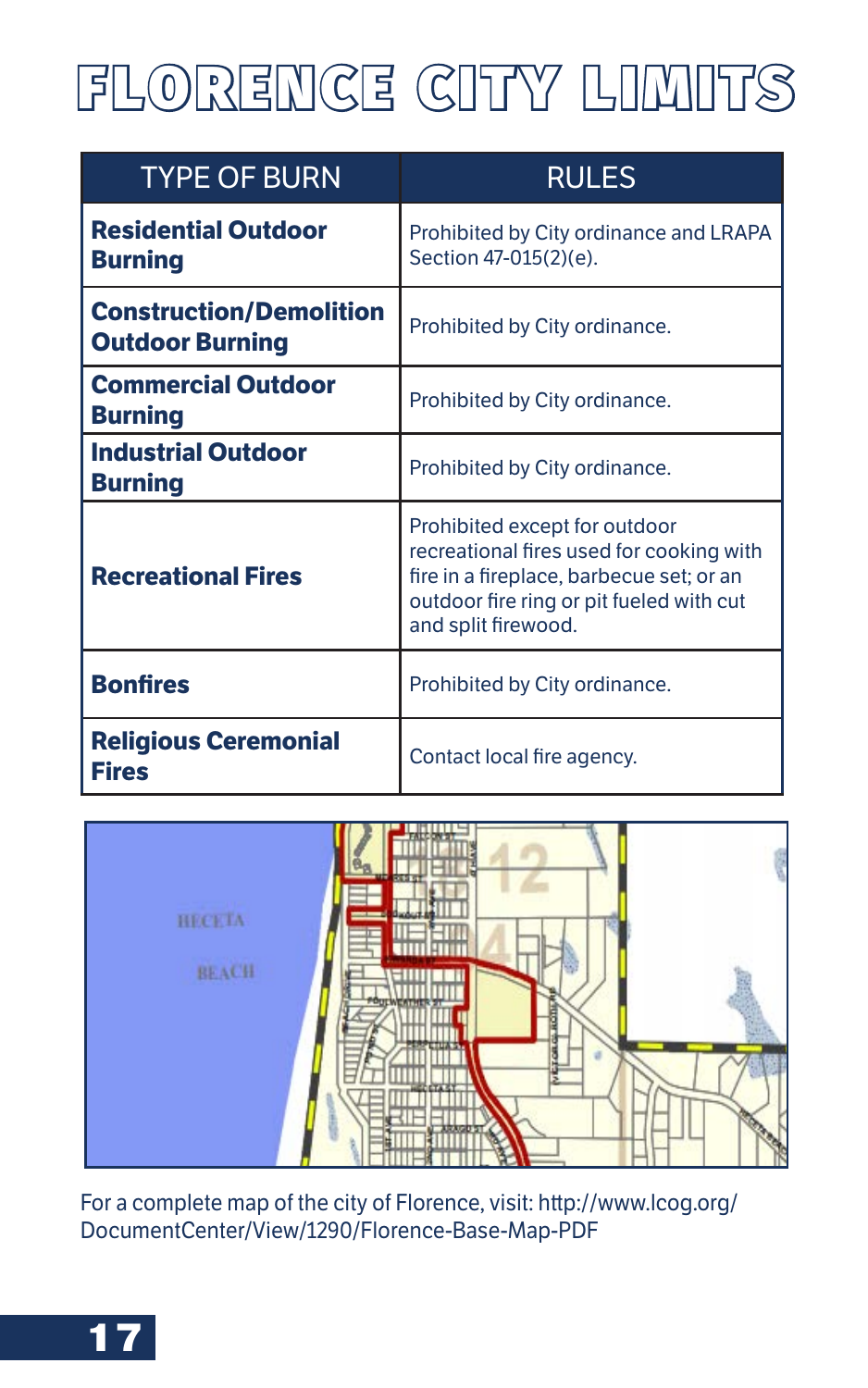

| <b>TYPE OF BURN</b>                                      | <b>RULES</b>                                                                                                                                                                             |
|----------------------------------------------------------|------------------------------------------------------------------------------------------------------------------------------------------------------------------------------------------|
| <b>Residential Outdoor</b><br><b>Burning</b>             | Burning of woody yard trimmings<br>allowed with permit on approved burn<br>days during the burning season -<br>October, March, April, May. LRAPA<br>Section 47-015(2)(g).                |
| <b>Construction/Demolition</b><br><b>Outdoor Burning</b> | Prohibited by City ordinance.                                                                                                                                                            |
| <b>Commercial Outdoor</b><br><b>Burning</b>              | Prohibited by City ordinance.                                                                                                                                                            |
| <b>Industrial Outdoor</b><br><b>Burning</b>              | Prohibited by City ordinance.                                                                                                                                                            |
| <b>Recreational Fires</b>                                | Prohibited except for outdoor<br>recreational fires used for cooking with<br>fire in a fireplace, barbecue set; or an<br>outdoor fire ring or pit fueled with cut<br>and split firewood. |
| <b>Bonfires</b>                                          | Authorization from local fire district and<br>letter permit from LRAPA required.                                                                                                         |
| <b>Religious Ceremonial</b><br><b>Fires</b>              | Authorization from local fire district and<br>letter permit from LRAPA required.                                                                                                         |



For a complete map of Lowell, visit: http://www.lcog.org/ DocumentCenter/View/1310/Lowell-Base-Map-PDF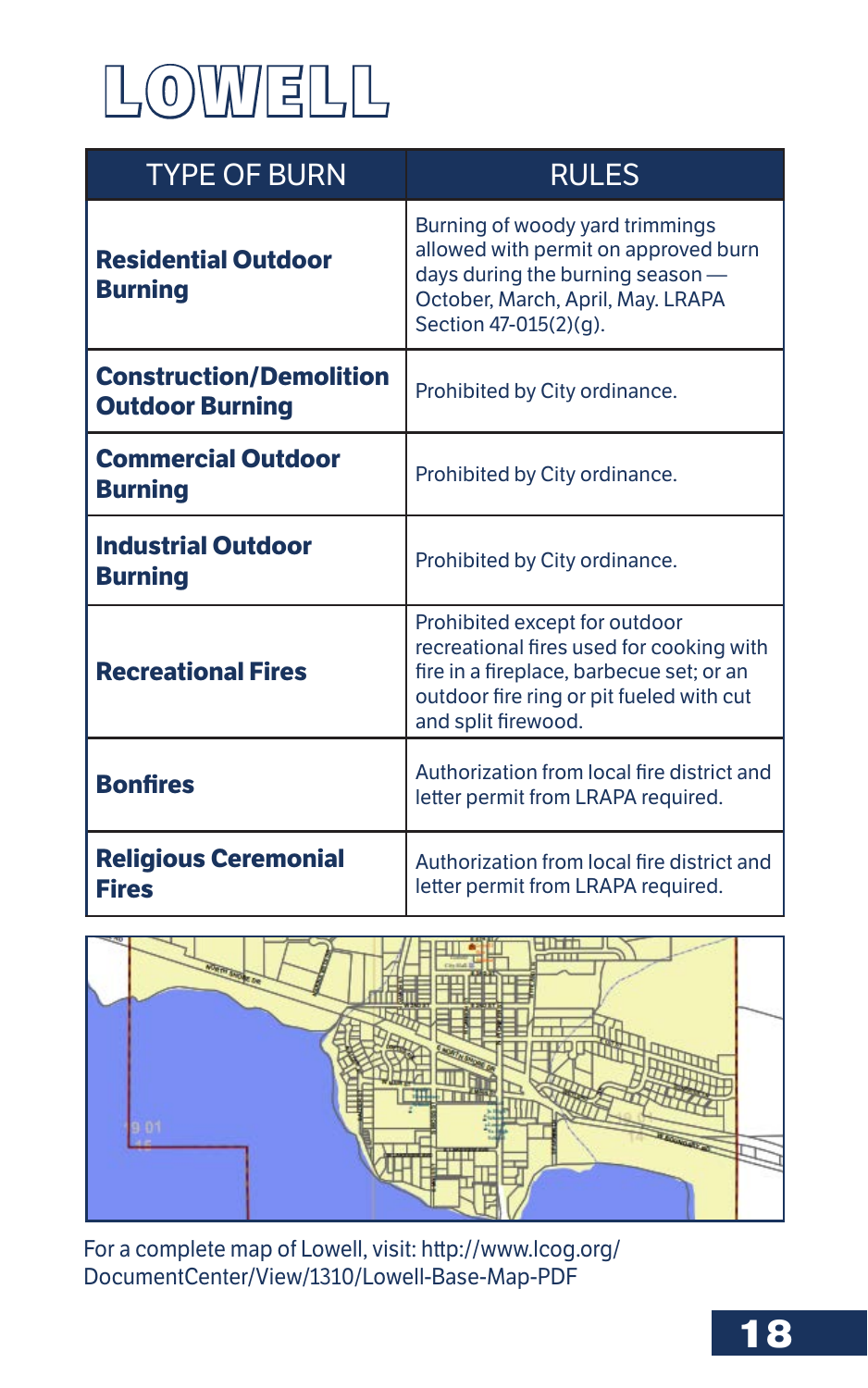### ALL OTHER AREAS

| <b>TYPE OF BURN</b>                                      | <b>RULES</b>                                                                                                                                                           |
|----------------------------------------------------------|------------------------------------------------------------------------------------------------------------------------------------------------------------------------|
| <b>Residential Outdoor</b><br><b>Burning</b>             | Burning of clean wood and yard debris<br>is allowed on approved burn days<br>during the burning season - October 1<br>thru June 15. LRAPA Section 47-015(2)<br>$(i)$ . |
| <b>Construction/Demolition</b><br><b>Outdoor Burning</b> | Burning of approved materials is<br>allowed during the burn season -<br>October 1 thru June 15.                                                                        |
| <b>Commercial Outdoor</b><br><b>Burning</b>              | Allowed with letter permit issued<br>from LRAPA during the burn season -<br>October 1 thru June 15.                                                                    |
| <b>Industrial Outdoor</b><br><b>Burning</b>              | Allowed with letter permit issued<br>from LRAPA during the burn season -<br>October 1 thru June 15.                                                                    |
| <b>Recreational Fires</b>                                | Contact local fire district.                                                                                                                                           |
| <b>Bonfires</b>                                          | Authorization from local fire district and<br>letter permit from LRAPA required.                                                                                       |
| <b>Religious Ceremonial</b><br><b>Fires</b>              | Contact local fire agency.                                                                                                                                             |



For a complete map of all other areas in Lane County, visit: http://www. lcog.org/DocumentCenter/View/1297/Lane-County-Base-Map-No-Grid-PDF

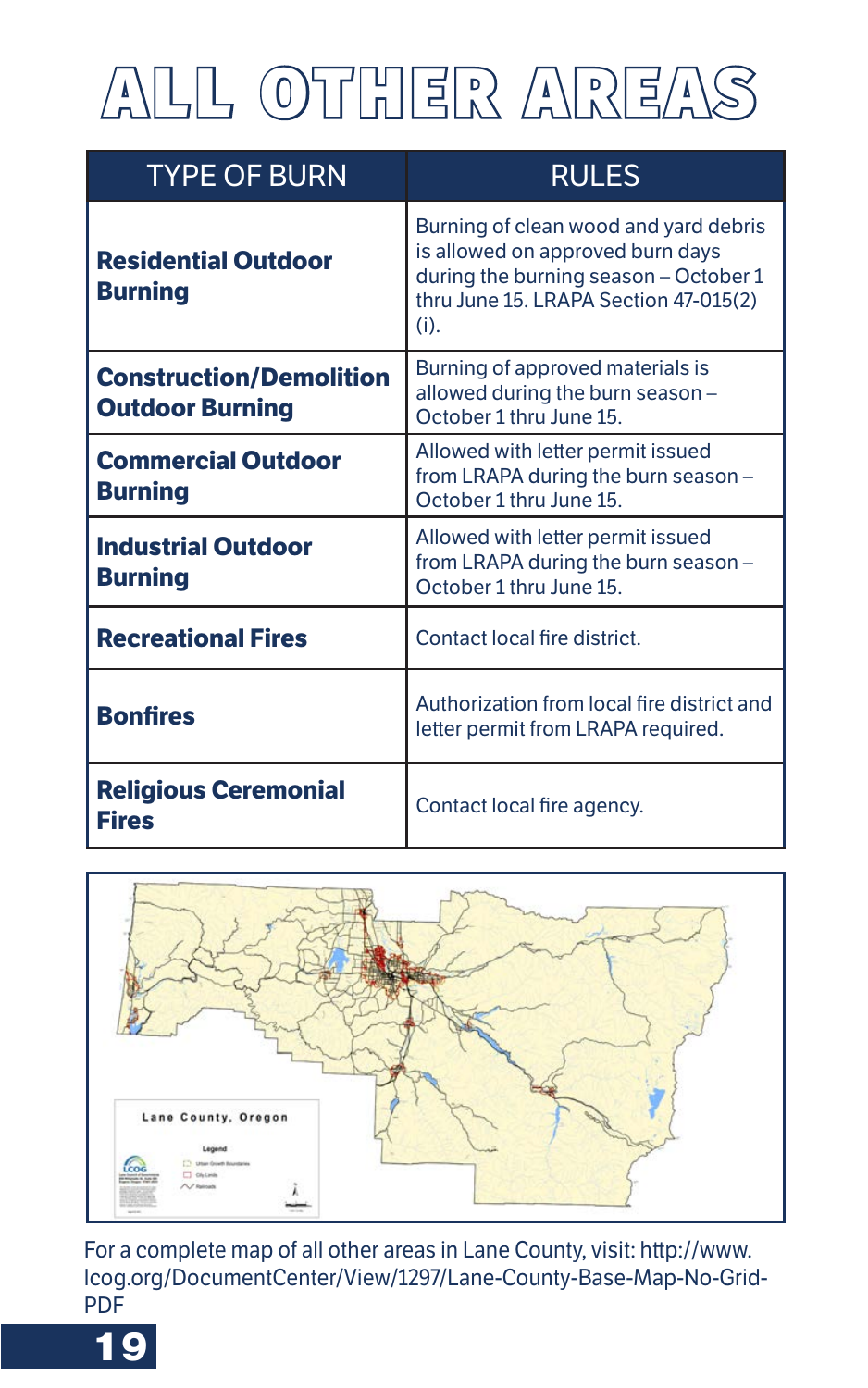### FOLLOW LRAPA **ON SOCIAL MEDIA**



**Lane Regional Air Protection Agency**



#### **@LaneRegionalAir**